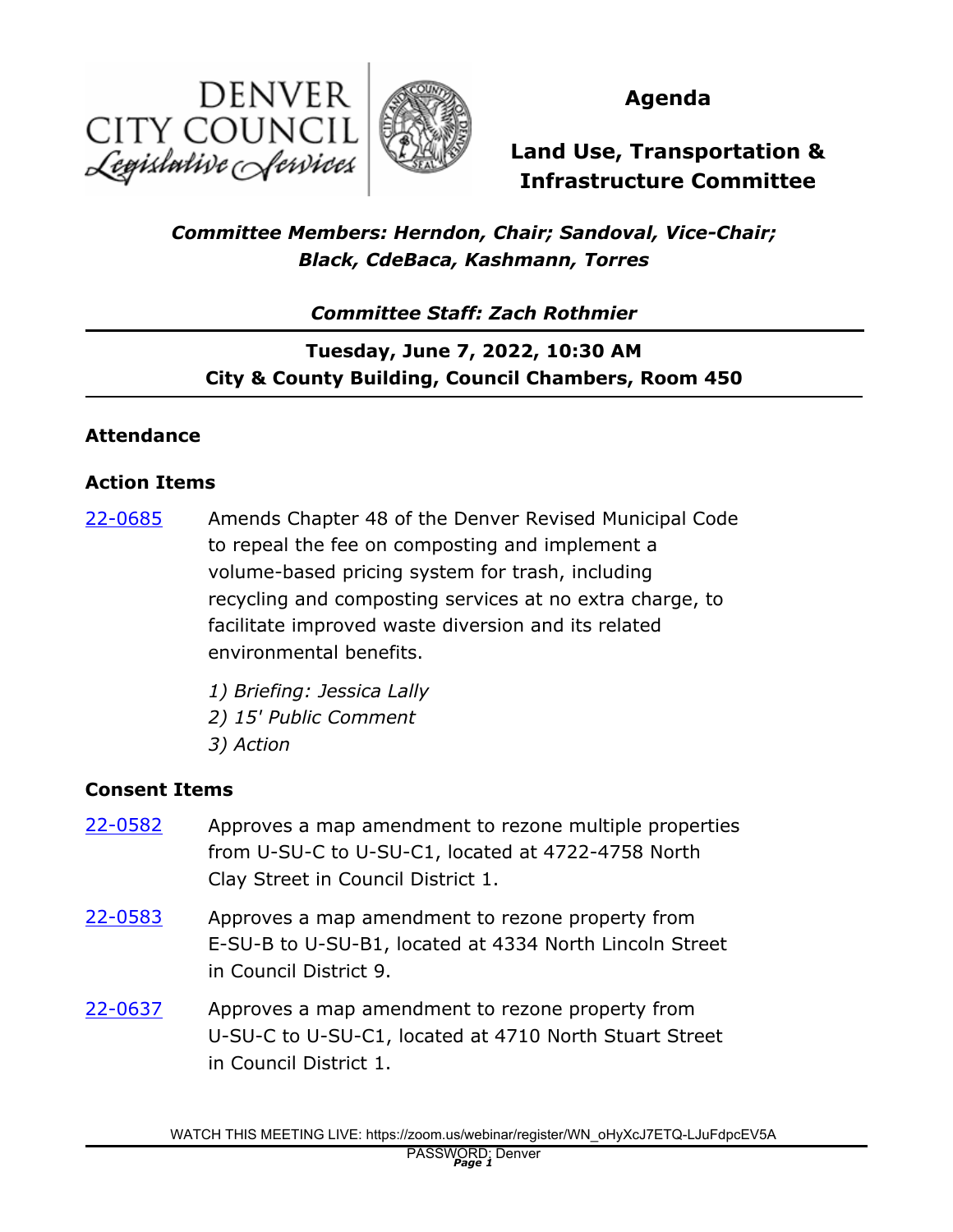## **Agenda Land Use, Transportation & Infrastructure Committee Tuesday, June 7, 2022**

| 22-0654        | Approves a map amendment to rezone property from<br>U-SU-C to U-SU-C1, located at 610 South Vine Street in<br>Council District 6.                                                                                                                                                                                                                                                                                                 |
|----------------|-----------------------------------------------------------------------------------------------------------------------------------------------------------------------------------------------------------------------------------------------------------------------------------------------------------------------------------------------------------------------------------------------------------------------------------|
| 22-0655        | Amends a contract with Black & Veatch Corporation to<br>add \$124,492 for a new total of \$902,103 to provide<br>additional professional engineering services for the<br>Sanitary Sewer Master Plan, citywide. No change to<br>contract duration (202053972-01).                                                                                                                                                                  |
| 22-0667        | Amends an intergovernmental agreement with Urban<br>Drainage and Flood Control District, doing business as<br>Mile High Flood District, for the City to add \$1,400,000<br>for a new total of \$4,420,570, for trail and flood control<br>improvements for the South Platte River near Florida<br>Avenue in Council District 7. No change to agreement<br>duration (202053889/202161003/202262792).                               |
| <u>22-0668</u> | Approves a cooperative agreement with Environmental<br>Learning for Kids (ELK) for twenty (20) years to provide<br>environmental educational programming and stewardship<br>opportunities for the community, and to manage, operate,<br>and maintain the Education Center and adjacent outdoor<br>open space area at Montbello Open Space Park located at<br>12680 East Albrook Drive in Council District 8<br>(PARKS-202263429). |
| 22-0669        | Dedicates a parcel of land as public right-of-way as<br>public alley, bounded by North Julian Street, West 25th<br>Avenue, North Irving Street, and West 24th Avenue in<br>Council District 1.                                                                                                                                                                                                                                    |
| <u>22-0670</u> | Dedicates a parcel of land as public right-of-way, as<br>South Birch Street, located at the intersection of South<br>Birch Street and East Arkansas Avenue in Council District<br>6.                                                                                                                                                                                                                                              |